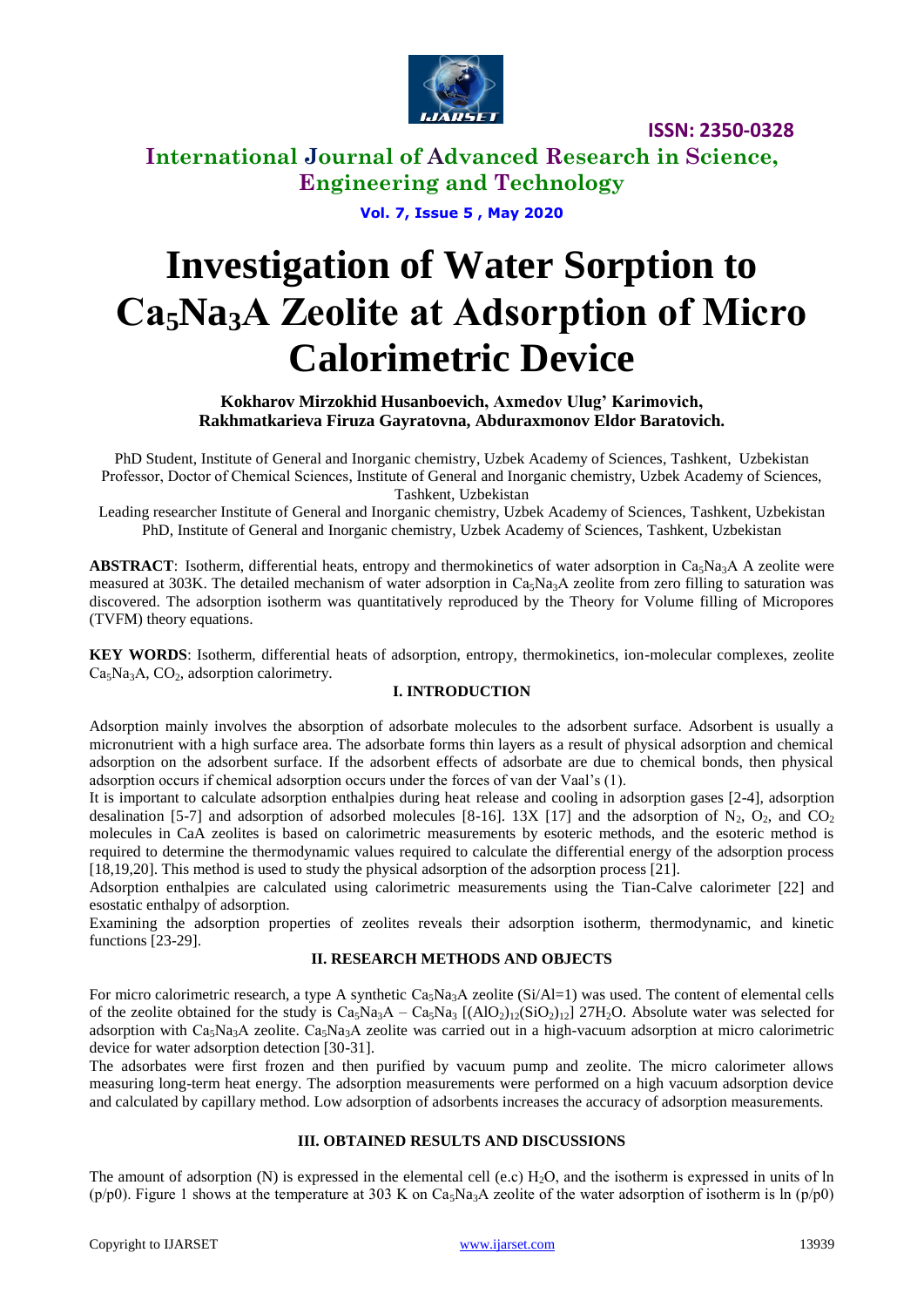

**International Journal of Advanced Research in Science, Engineering and Technology**

### **Vol. 7, Issue 5 , May 2020**

of (p0-water vapor pressure, p0 (303K) = 4,42 kPa) at a relative pressure of ~10-6. The adsorption isotherm was studied in three parts. In the first section, the adsorption isotherm of water in  $Ca_3Na_3A$  zeolite is initially ln  $(p/p^{\circ})$ =-16,74, p-0.00000171 millimeters of mercury, and the adsorption rate begins at  $N = 0.265$  H<sub>2</sub>O/e.c. Adsorption isotherm ln (p/p°)=-16,74 to ln (p/p°)=-10,06, towards the adsorption axis, where the adsorption rate will be N=10,19 H<sub>2</sub>O/e.c. Here the adsorption pressure is in the range of p-0.00000171 mm. over thermometer from p-0.0011358 mm. over thermometer. At the same time, the adsorption and isotherm values and graphs show that water molecules are firmly in the zeolite pores, and the adsorbate molecules are inactive. In the second part, the adsorption isotherm rises vertically until it reaches ln  $(p/p^{\circ}) = -10,19$  and the adsorption reaches N=11,37 H<sub>2</sub>O/e.c. In the third fragment, the isotherm is partially bent towards the adsorption axis at ln  $(p/p^{\circ}) = -10,06$  to ln  $(p/p^{\circ}) = -4.43$ , where the adsorption rate is N=19,85 H<sub>2</sub>O/e.c equals this. The atmospheric pressure at these ranges is r-0.001358 mm over thermometer from p-0.38 mm over thermometer.

Adsorption of water molecules is also strongly enhanced at this stage, that is, it forms complexes with metal cations contained in zeolite. The metal cations in the zeolite pores with water molecules form complex compounds in the first and second stages.

Then, in the third section, the isothermal signs rise partially vertically from ln  $(p/p^{\circ}) = -4.43$  to ln  $(p/p^{\circ}) = -0.1$ , and adsorption will be around N=19, 85 H<sub>2</sub>O/e.c and N = 35,91. H<sub>2</sub>O/e.c. At the end of the process, the adsorption atmospheric pressure is p-28,71 mm over thermometer and water saturation approaches the vapor pressure.



Figure 1. Water adsorption isotherm in the zeolite  $Ca<sub>5</sub>Na<sub>3</sub>A$  at 303K. ∆-experimental data. ▲- estimating data by VMOT

Adsorption isotherm of water in the  $Ca<sub>5</sub>Na<sub>3</sub>A$  zeolites is sat-isfactorily described by three term equation of the the-ory of volumetric micropore occupancy (VMOT) [32-33].

 $N = 15,835 \exp[A/30,03)^4] + 7,406 \exp[A/13,32)^5] + 14,765 \exp[A/1,89)^1],$ 

Where: N-adsorption in microwaves,  $(H_2O/e.c, A=R T ln (P°/P) - H_2O/e.c (P°)$  pressure) to transport vapor from surface  $(P<sup>°</sup> pressure)$  to a gas phase.

Figure 2 shows the differential heat  $(Q_d)$  adsorption of water to Ca<sub>5</sub>Na<sub>3</sub>A zeolite at a temperature of 303 K. Long linesheat condensation of water below 303 K (Δ*H*<sub>v</sub>=43,5 kJ/mol). In this zeolite, the adsorption heat decreases in the form of a wave-like step. Adsorption generates several small steps. At the first stage, the adsorption of water molecules on  $Ca<sub>5</sub>Na<sub>3</sub>A$  zeolite (starting at N=0,29 H<sub>2</sub>O/e.c) starts with a differential heat of~106,42 kJ/mol. Subsequently, adsorption with differential heat up to N = 3.02 H<sub>2</sub>O/e.c and gradually decreases to  $Q_d$  -81,39 kJ / mol. The adsorption heat is  $Q_d$ -98,23kJ/mol when adsorption is  $N = 0,806$  H<sub>2</sub>O/e.c. The high heat of adsorption here is due to the fact that water molecules penetrate into the zeolite cavities because of their small size and the oxygen atoms joining silicon aluminum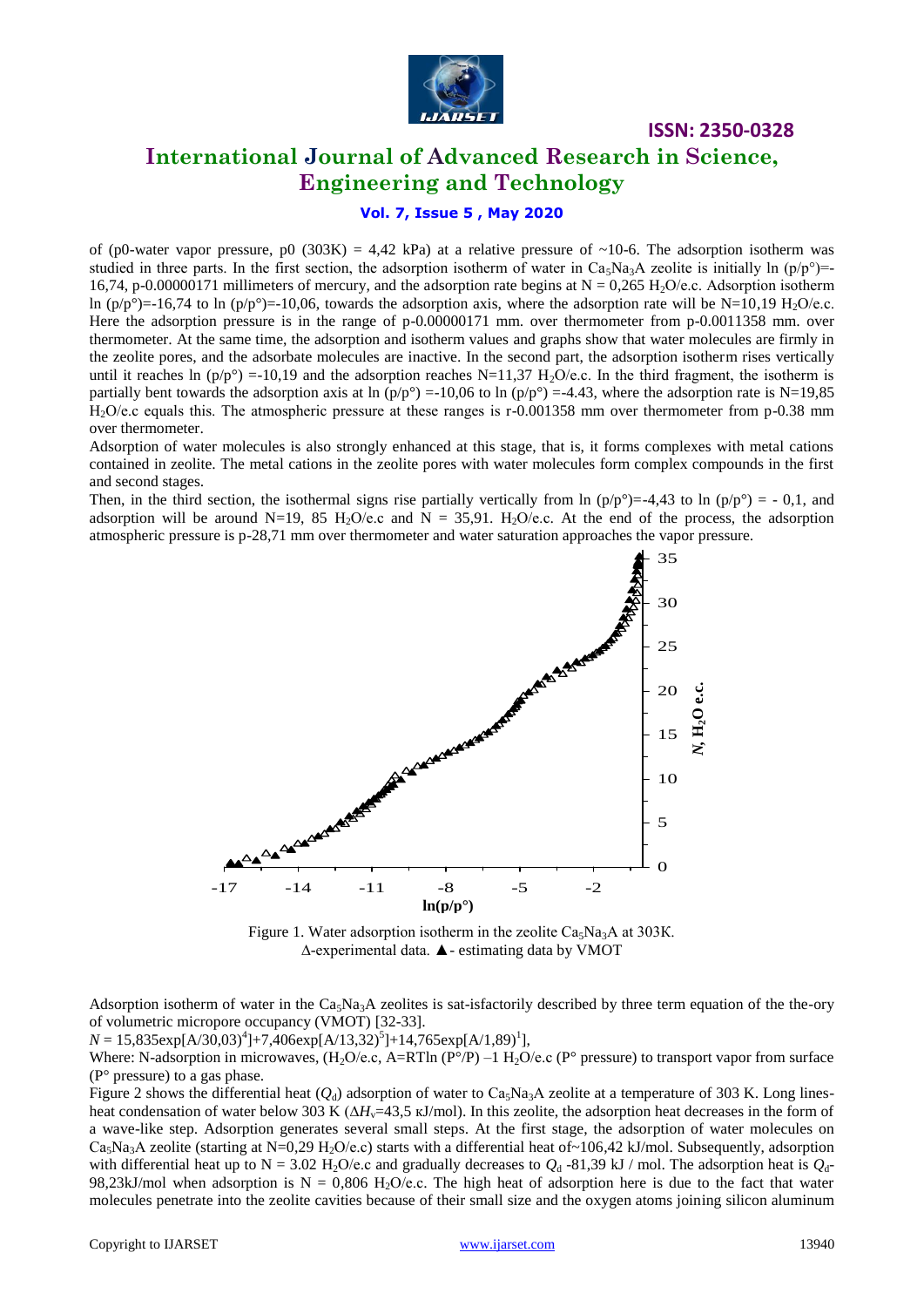

# **International Journal of Advanced Research in Science, Engineering and Technology**

### **Vol. 7, Issue 5 , May 2020**

at the entrance. Here again, the cations in the zeolite microwaves are inactive until water molecules are distributed. Then the adsorption N = 3,02 H<sub>2</sub>O/e.c decreases sequentially to  $Q_d$  = 81,39 kJ/mol. Then, N = 3,02 H<sub>2</sub>O/e.c N = 5,819 H<sub>2</sub>O/e.c forms a second high-energy second low adsorption interval (where  $Q_d = 81,39$  kJ/mol).

The main reason for the orderly step reduction from the second step is the formation of complex compounds with metal cations located in active centers in the zeolite pores.

The adsorption is the third smallest in the range N = 5,819 to 9,116 H<sub>2</sub>O/e.c ( $Q_d$  = 74,79 kJ/mol). The second and third steps are 2,799 H<sub>2</sub>O/e.c and 3,297 H<sub>2</sub>O/e.c. At this stage, the adsorption heat gradually decreases from 81.39 kJ/mol to 71,49 kJ/mol. The difference between the adsorption heats is  $\sim 10$  kJ/mol. The fourth N = 9,116 H<sub>2</sub>O/e.c is 11,82  $H<sub>2</sub>O/e.c$  and the fifth sub-step is followed by two spots in the interval from 11,82 to 14,20  $H<sub>2</sub>O/e.c$ . At these stages, the adsorption heat decreases from 71,49 kJ/mol to 66.55 kJ/mol in the fourth step and to 64,0 kJ/mol in the fifth step. The fourth and fifth steps are 2,704 H<sub>2</sub>O/e.c and 2.38 H<sub>2</sub>O/e.c. If it counts for the adsorption quantities of the four small steps above contain two large steps. Large steps showed a decrease in adsorption heat from 81.39 kJ/mol to 71,49 kJ/mol. In the processes that go with high adsorption heat,  $S_{III}$  occurs in pores. In the case of type A  $S_{II}$ , the adsorption heat decreases in a uniform waveform.

In addition, when the adsorption at the sixth step reaches 14,20, there is a gradual decrease in the differential heat, and the differential heat decreases from 64,0 kJ/mol to 62,04 kJ/mol. Then the adsorption temperature will be the seventh small step from 62,04 kJ/mol to 58,43 kJ/mol. The adsorption range is  $1,92$  H<sub>2</sub>O/e.c, and the heat range is 3.61 kJ/mol. The amount of adsorption decreases in the range from 19,21 H<sub>2</sub>O/e.c to 29,96 H<sub>2</sub>O/e.c with a differential temperature from 58,43 kJ/mol to 44,79 kJ/mol. At these adsorption intervals, three smaller steps are formed. These are eighth in the range from 19,21 H<sub>2</sub>O/e.c to 22,94 H<sub>2</sub>O/e.c, the ninth in the low 22,94 H<sub>2</sub>O/e.c and the lowest tenth in 26,32 H<sub>2</sub>O/e.c is 29,96 H<sub>2</sub>O/e.c.



Figure 2 The differential heat of water adsorption in the zeolite  $Ca<sub>5</sub>Na<sub>3</sub>A$  at 303K. The horizontal dashed line is heat water condensation at 303K

After these steps, the heat of adsorption approaches the condensation heat. The process ends with two more steps. In the eleventh step, the adsorption rates range from 29,96 H<sub>2</sub>O/e.c to 33.75 H<sub>2</sub>O/e.c ( $Q_d = 44,79$  kJ/mol to 43,54 kJ/mol) and the twelfth step to 33.75 H<sub>2</sub>O / eya, reaching 35, 93 H<sub>2</sub>O/e.c. The adsorption of Na<sup>+</sup> and Ca<sub>2</sub><sup>+</sup> cations in the zeolite pore ranges from 9,116 H<sub>2</sub>O/cell to 26.32 H<sub>2</sub>O/e.c cells. At this stage, 17,204 H<sub>2</sub>O/e.c water molecules are adsorbed into Na<sup>+</sup> and Ca<sup>2+</sup> cations. At the same time, multivariate complexes  $H_2O$ <sub>n</sub>Na<sup>+</sup> and  $(H_2O)_nCa^{2+}$  are formed.

In the pore of the  $Ca<sub>5</sub>Na<sub>3</sub>A$  zeolite, there are 3 active centers, the adsorption cavities, where the adsorbates are adsorbed. Alkaline and alkaline earth metals are the basis of active centers. In the first cavity, the  $Ca^{2+}$  cations are located in the center of the  $S<sub>I</sub>$  six-member oxygen ring and form the β-cavity. This cavity is partially saturated with metal cations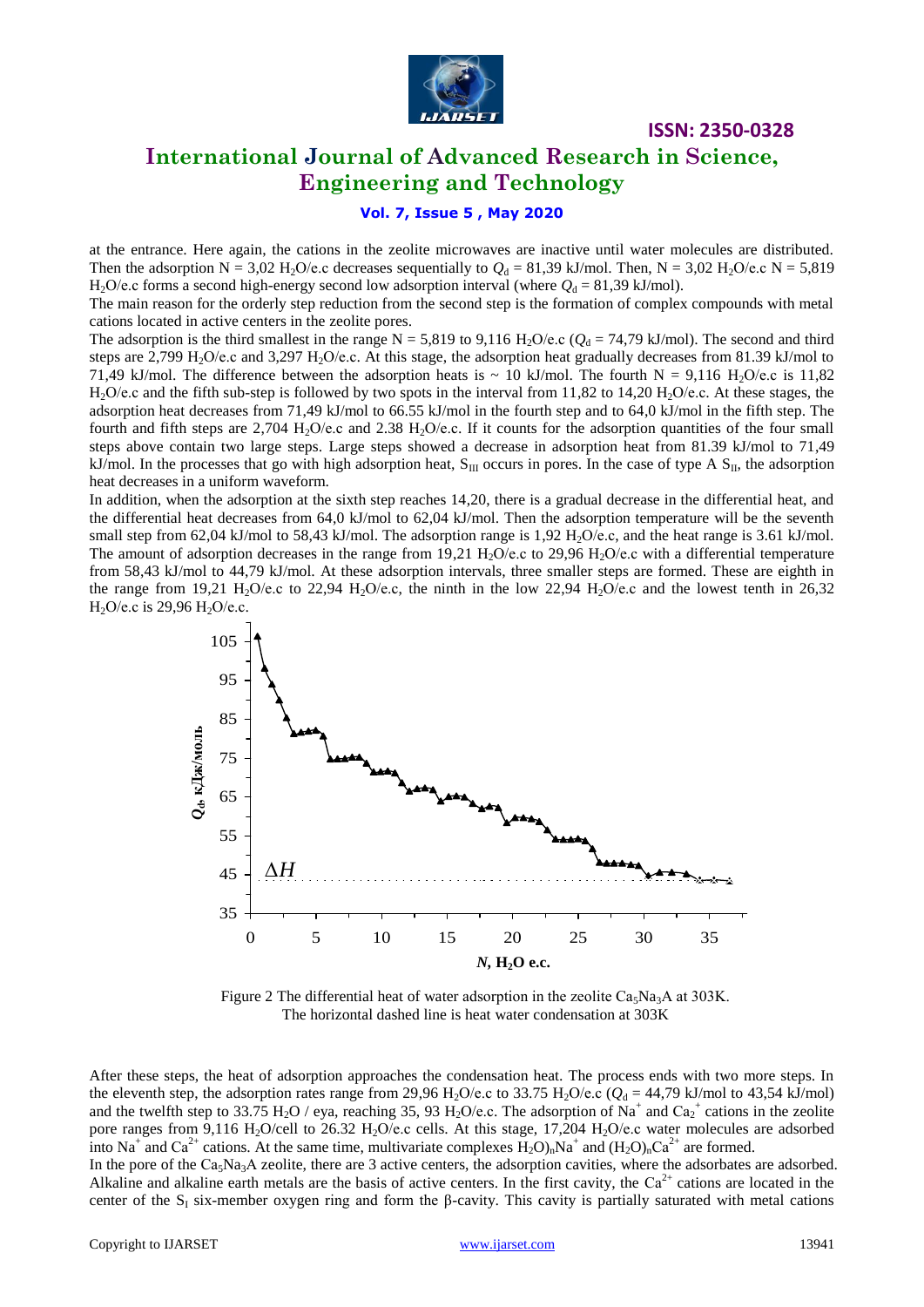

# **International Journal of Advanced Research in Science, Engineering and Technology**

### **Vol. 7, Issue 5 , May 2020**

because of its small size. In the second cavity, the Ca<sup>2+</sup> and Na<sup>+</sup> cations are located slightly inside the S<sub>II</sub> eight-member oxygen ring plane and finally in the third cavity, the Ca<sup>2+</sup> cations is in the large α-cavity opposite the S<sub>III</sub> quadruple oxygen ring.

Apparently,  $S_{III}$  and  $S_{II}$  cavities constitute the bulk of the adsorption because they are located within the super cavity. Because the cations in the  $S<sub>I</sub>$  cavity are poorly adsorbed because they are surrounded by cations of six strong oxygen atoms. A total of 35.93 H<sub>2</sub>O/e.c per Ca<sub>5</sub>Na<sub>3</sub>A eya water molecules are adsorbed. Of these, ~26.94 H<sub>2</sub>O/e.c in the S<sub>II</sub> cavity, and  $S_{III}$  cavity is ~8,184 H<sub>2</sub>O/e.c. The  $S_I$  cavity space is 0.806 e.c.

The Gibbs-Helmholtz equation was used to calculate the differential entropy using the differential heat of water adsorption and the isotherm values for  $Ca<sub>5</sub>Na<sub>3</sub>A$  zeolite [9].

$$
\Delta S_{d} = \frac{\Delta H - \Delta G}{T} = \frac{-(Q_{d} - \lambda) + A}{T}
$$

λ-thermal condensation, ∆H and ∆G-enthalpy and free energy change, T - temperature,  $Q_d$  ´-middle differential heat. Figure 3 shows the differential entropy of water adsorption to  $Ca_3Na_3A$  zeolite. It is clear from the beginning of the process that the adsorption heat is high, indicating that at the initial saturation, the water molecules are not in a tight state of the zeolite microbes.

Shows adsorption differential entropy initially begins at -54.88 J/mol\*K, where the adsorption is  $N = 0.53$  H<sub>2</sub>O/e.c. Then the entropy decreases to -13.72 J / mol\*K and there is an increase of -24.77 J/mol\*K. In this part of the zeolite, there is an abundance of free pore space, and the aluminum and silicon oxides that form it are highly energized by the contact of water molecules to the oxygen atoms.



Figure 3. The differential entropy of the water adsorption in the zeolite  $Ca_5Na_3A$  at 303K. Entropy of liquid water is taken as zero. The horizontal dashed line – mean molar integral entropy.

The adsorption differential entropy is wave-shaped, rising from  $N = 4.98$  H<sub>2</sub>O/e.c to  $N = 15,69$  H<sub>2</sub>O/e.c with wave lines at -20,90 J/mol\*K. Adsorption goes below the mean integral entropy line from  $N = 15,69$  H<sub>2</sub>O/e.c to  $N = 24.98$  H<sub>2</sub>O/e.c. The adsorption is then gradually slotted over the mean integral lines after  $N = 24.98$  H<sub>2</sub>O/e.c and approaches 0. This is adsorbed to the  $S_{II}$  cavities of the zeolite matrix while forming small waveforms. Due to the large number of cations in these cavities, the distribution of energy in cations migration and adsorption is regular and strongly adsorbed. The mean integral entropy is -12.75 J/mol\*K.

Figure 4 shows the equilibrium time of water adsorption to  $Ca<sub>5</sub>Na<sub>3</sub>A$  zeolite. In this zeolite the equilibrium time curves are strongly.

Shows the adsorption time of water adsorption to  $Ca<sub>5</sub>Na<sub>3</sub>A$  zeolite is initially 26.18 h. In the initial saturation process, the water adsorption takes longer to stabilize. This may be explained by the fact that the distribution of water molecules in the cations of the zeolite and cations in the pore space takes longer. Basically, when the adsorption is up to  $N \sim 25.19$ H2O/e.с, the equilibrium time curves are in the form of a strong wave. After that, the equilibrium time gradually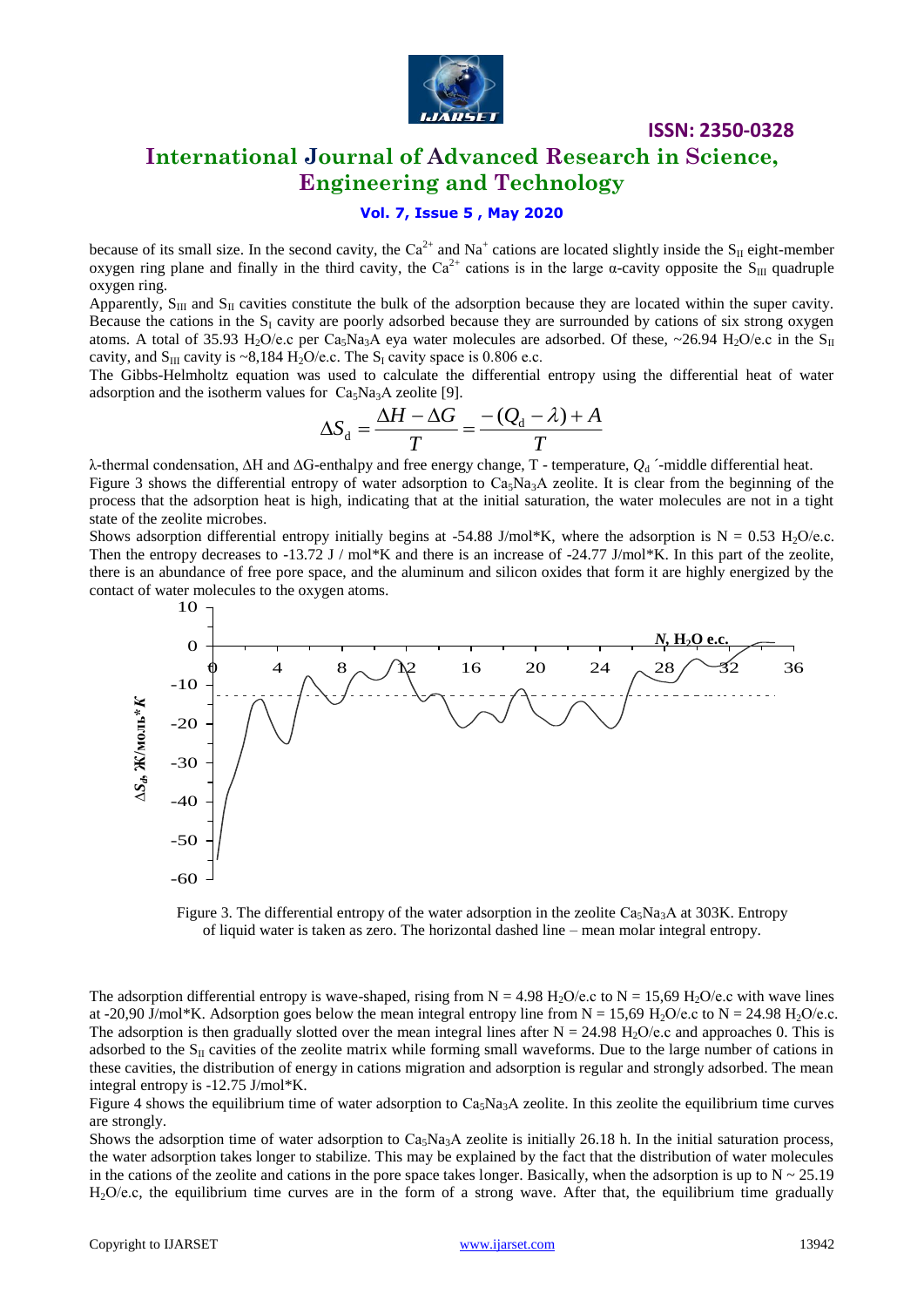

# **ISSN: 2350-0328 International Journal of Advanced Research in Science, Engineering and Technology**

### **Vol. 7, Issue 5 , May 2020**

decreases for several hours. The differential heat of water adsorption to  $Ca<sub>5</sub>Na<sub>3</sub>A$  zeolite is in the form of a small step, which can be observed even during equilibrium.



Figure 4.–The set-time of the adsorption equilibrium, depending on the size of the adsorption of water in the zeolite Ca<sub>5</sub>Na<sub>3</sub>A at 303K.

#### **IV. CONCLUSION**

The adsorption heat of the water in the  $Ca<sub>5</sub>Na<sub>3</sub>A$  zeolites is of a small footprint, where all steps form the single and multi-dimensional adsorption complexes  $(H_2O)_{n}/Ca^+$  and  $(H_2O)_{n}/Na^+$  in Ca<sub>5</sub>Na<sub>3</sub>A zeolite. The adsorption isotherm is represented by a three-axis micro size adsorption of the theory equation. The total sorption capacity of the  $Ca<sub>5</sub>Na<sub>3</sub>A$ zeolite is about  $\sim$ 3636.53 H<sub>2</sub>O/e.c water molecules. On the basis of the differential entropy values, water molecules are strongly adsorbed to these zeolite microbes. The adsorption differential entropy has average integral entropy of -12,75 J/mol\*K. Water molecules are strongly adsorbed in solid state in the zeolite superpowers. The adsorption of water to  $Ca<sub>5</sub>Na<sub>3</sub>A$  zeolite initially starts at 28,44 hours and is reduced to several hours (3.4 hours) at the end of the process.

#### **REFERENCES**

- [1]. Kapil Narwal, R. Kempers, P. G. O'Brien. Adsorbent-Adsorbate Pairs for Solar Thermal Energy Storage in Residential Heating Applications: A Comparative Study // Proceedings of The Canadian Society for Mechanical Engineering International Congress 2018 May 27-30, 2018, Toronto, On, Canada
- [2]. Fracaroli A. M. *et al.* Metal–organic frameworks with precisely designed interior for carbon dioxide capture in the presence of water. Journal of the American Chemical Society 136, 8863–8866 (2014).
- [3]. Gándara F., Furukawa H., Lee S. & Yaghi O. M. High Methane Storage Capacity in Aluminum Metal–Organic Frameworks. Journal of the American Chemical Society 136, 5271–5274 (2014)

[4]. Nguyen N. T. et al. Selective Capture of Carbon Dioxide under Humid Conditions by Hydrophobic Chabazite‐Type Zeolitic Imidazole Frameworks. Angewandte Chemie 126, 10821–10824 (2014).

[7]. Wu J. W., Hu E. J. & Biggs M. J. Thermodynamic cycles of adsorption desalination system. Applied Energy 90, 316–322 (2012).

[8]. Aristov Y. I. Novel materials for adsorptive heat pumping and storage: screening and nanotailoring of sorption properties. Journal of Chemical Engineering of Japan 40, 1242–1251 (2007)

<sup>[5].</sup> Ng K. C., Thu K., Kim Y., Chakraborty A. & Amy G. Adsorption desalination: an emerging low-cost thermal desalination method. Desalination 308, 161–179 (2013).

<sup>[6].</sup> Thu K., Ng K. C., Saha B. B., Chakraborty A. & Koyama S. Operational strategy of adsorption desalination systems. International Journal of Heat and Mass Transfer 52, 1811–1816 (2009).